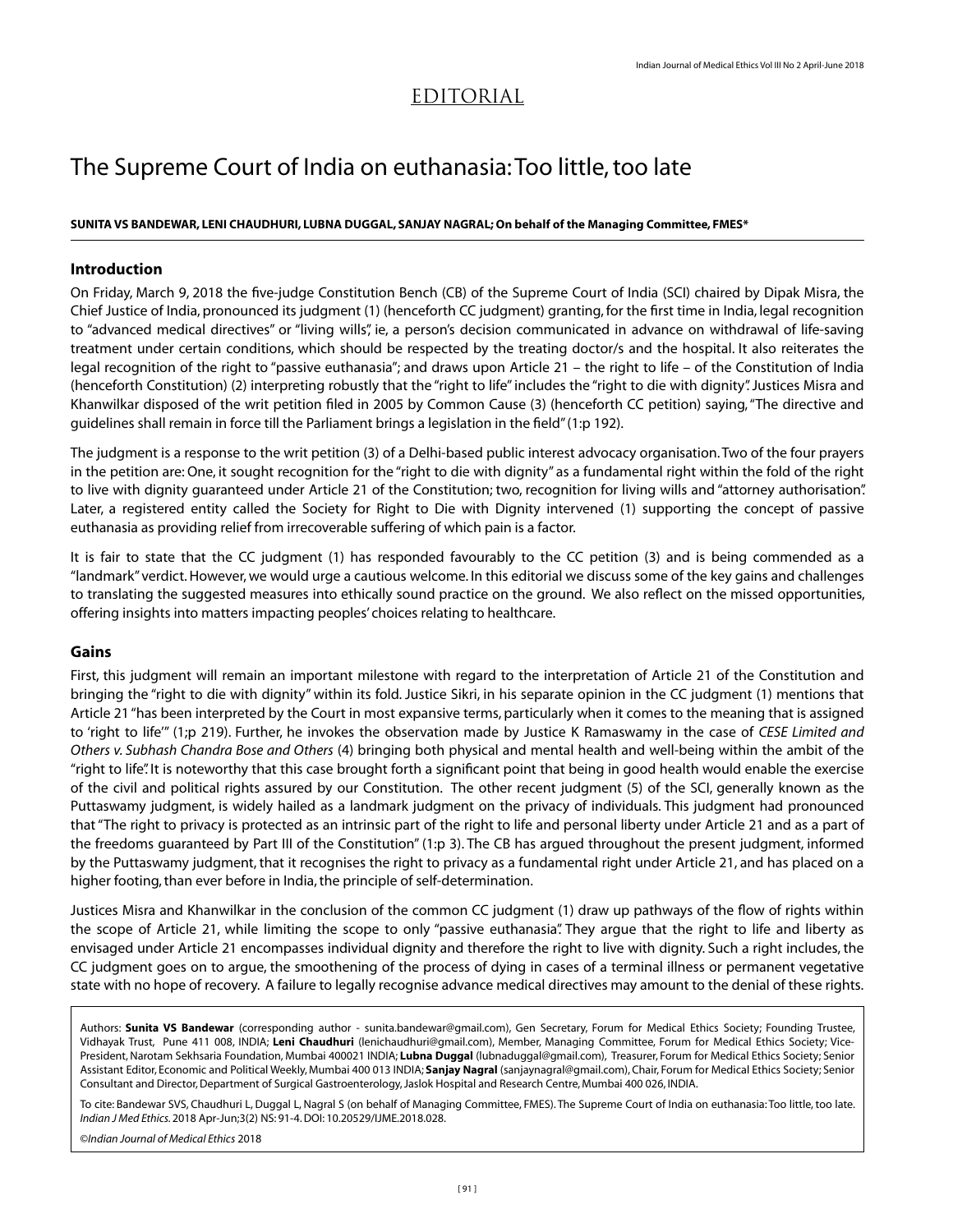Second, it reiterates the legal recognition, in specific cases, of the "right to passive euthanasia" which was honoured in the judgment in the case of Aruna Shanbaug in 2011 (6). The CC judgment has also extensively deliberated on the misreading of the Gian Kaur judgment (7) by the two-judge bench in the Shanbaug case (6). The CC judgment (1) has resolved the discord and contradictions therein. It affirms unambiguously the right to refuse life support interventions as a fundamental right.

Third, because the judgment has upheld the legal permissibility of advance directives with reference to the withholding or withdrawing of life sustaining treatment, it has implications for the draft Medical Treatment of Terminally Ill Patients (Protection of Patients and Medical Practitioners) Bill, 2016 (8) (henceforth Bill of 2016) which is still pending before Parliament. Clause 11 of this Bill considers advance directives or medical power of attorney to be void and not binding on any medical practitioner. Justice Sikri in his separate opinion (1) critiques this blanket ban in the draft Bill as a disproportionate one. He opines, "It does not constitute a fair, just or reasonable procedure, which is a requirement for the imposition of a restriction on the right to life (in this case, expressed as the right to die with dignity) under Article 21." (1: p 294). Prospective revisions to the draft Bill of 2016 (8) will require the scrapping of Clause 11.

The fourth is a more generic point , which is about the progressive outlook of the Constitution (2) and the need for its dynamic interpretation in changing contexts. The common CC judgment (1) mentions, "We may clearly state here that the interpretation of the Constitution, especially fundamental rights, has to be dynamic and it is only such interpretative dynamism that breathes life into the written words. As far as Article 21 is concerned … dynamism can, of course, infuse life into life and liberty as used in the said Article" (1:p 131). It also notes that, over the passage of time, the SCI has expanded the ambit of Article 21.

Finally, the CC judgment (1) is also a rich document, citing wide ranging and fairly up-to-date interdisciplinary scholarly literature including philosophy, ethics and law to inform various strands of the arguments. We would like to note that the judgment has sourced materials from this journal, too. One of the prominent and recurring themes in the judgment is the concept of dignity which is, interestingly, central to the arguments in favour of and against the right to die.

### **Limitations and missed opportunities**

However, a number of other aspects of the judgment are either problematic or missed opportunities.

First, although the reiteration of the legal recognition of "passive euthanasia" is advantageous, the judgment does not take cognisance of the ongoing debate regarding the futility of the distinction between passive and active euthanasia. Minimising human suffering and optimising individual autonomy ought to be foundational to the notion of dying with dignity in specific situations. These two principles serve as the moral imperative of euthanasia. Justice Chandrachud in his separate opinion in the CC judgment (1) has sourced, amongst others, Shukla's (9) critical analysis of the Shanbaug judgment (6). However, his conclusion does not appear to be informed by this debate on the futility of the morally constrained distinction between active and passive euthanasia. Shukla had argued that the neglect of the moral relevance of the patient's suffering in the legal discourse on euthanasia in India is at odds with the consequences of passive euthanasia – patients' suffering – and warrants looking into the practical implications of legally permissible passive euthanasia (9).

In our opinion the four key criteria for determining legal and ethical permissibility invoked in the CC judgment (1) the moral principle of freedom from suffering, the ability to exercise the right to self-determination under Article 21 of the Constitution (2), the International Covenant on Civil and Political Rights (ICCPR) (10), and the applicability of Sections 76, 79, 81, and 88 of the Indian Penal Code (11), which are about "good faith protections", are inconsistently applied to passive and active euthanasia to justify the legal permissibility of the former and impermissibility of the latter. It may have been possible for the CB to opt for a consistent position on passive and active euthanasia and qualify it by saying that the larger context of India did not give the CB sufficient confidence to make active euthanasia legal at the present time.

Overall, the CC judgment (1) has not been able to resolve the definitional crisis in relation to active and passive euthanasia, which has adverse implications for the ethical obligations of a healthcare provider to her/his patients.

Second, the proposed mechanism for developing and administering /implementing advance directives in the CC judgment (1) is too cumbersome for it to be effective in practice. The Shanbaug judgment (6) also required a fairly complex process involving approval from a High Court of the decision to discontinue life support. A review of litigation after this judgment shows that it has been invoked only once, in a case (12) that did not involve a terminally ill patient as reported by Sanyal (13). This implies that decisions in such cases continue to be made outside the courts post the Shanbaug judgment. With processes being made more cumbersome in the CC judgment (1) even experts doubt the usefulness of the judgment, as Aayushi reports (14). As rightly argued by Kumar (15), the involvement of a number of players in this process would compromise the autonomy of both the patient and the treating doctor, rendering the CC judgment ineffective and self-defeating. The Court has limited the scope of advance directives to only the withdrawal of medical treatment by terminally ill patients, a decision that is likely to significantly limit the utility of such an instrument.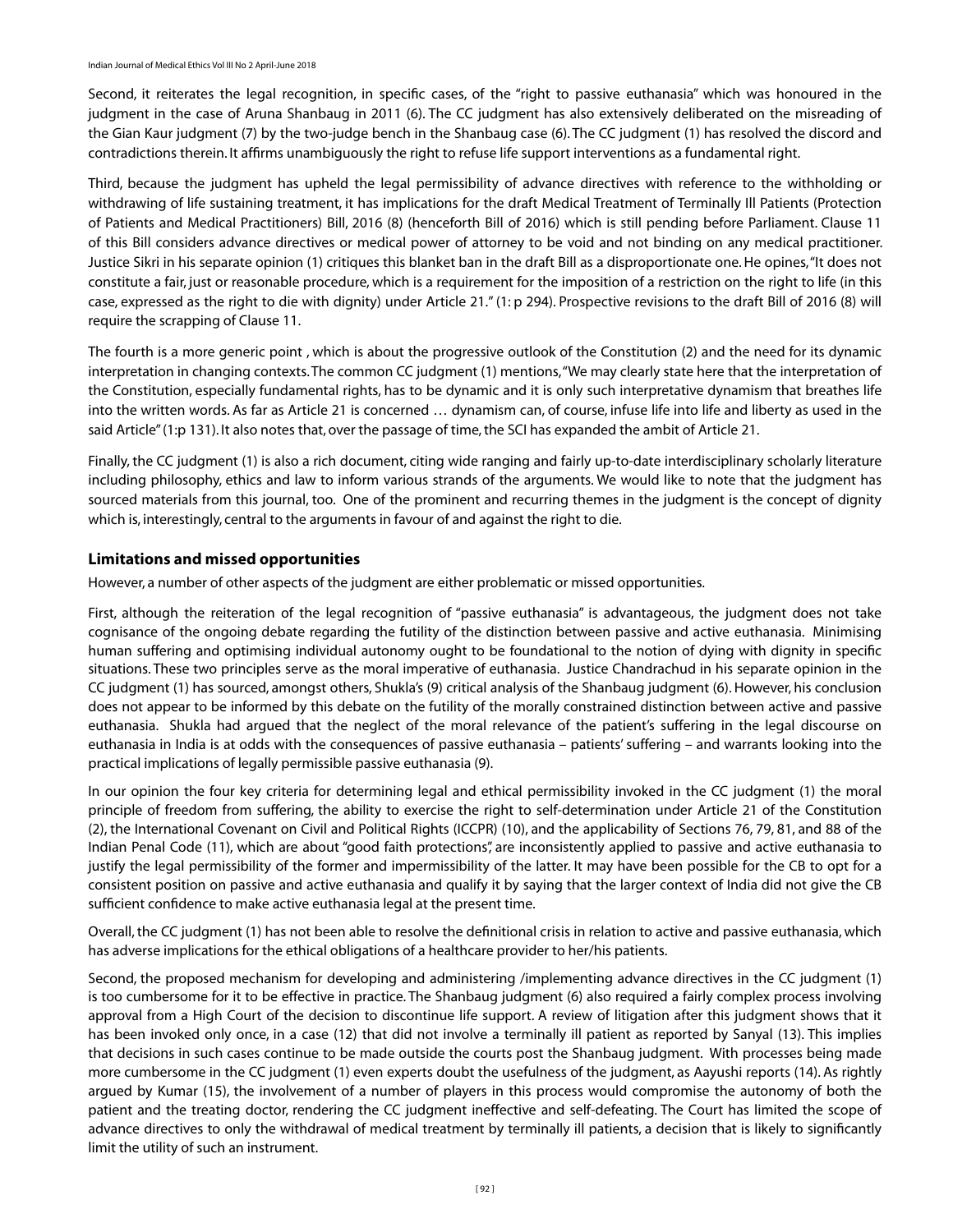Third, the judgment has failed to contextualise the "right to die" debate, taking into consideration the existing inequity in access to healthcare and the overall organisation of the healthcare system in India. Currently, there is no universal health coverage for citizens of India except for the government's most recent announcement of the National Health Protection Scheme (NHPS) (16). The NHPS has been critiqued both for its overall lackadaisical conceptual framework and unviability in terms of availability of a public fund to optimally translate the scheme on the ground (16, 17).

The CC judgment (1), in our opinion, missed the opportunity to at least make a reference to the fact that a large number of people in India are forced to embrace an undignified death due to the lack of resources to access necessary care. Among others, the roots of the latter can be traced to a poorly funded public healthcare system, and an unaffordable and unregulated private healthcare system. As a result, the judgment responds, if at all, to the needs of only of a small segment of the population which may be able to access care in situations such as when a patient is in a permanent vegetative state or in a terminal state of an incurable illness.

Finally, we would like express our deep distress at Justice Sikri's separate opinion as part of the CC judgment (1), bringing in the perspective of economics and the need for rationing scarce healthcare resources. He suggests that euthanasia could also be justified if it is viewed or discussed in the context of economic principles. He mentions two questions: "First, because of rampant poverty where majority of the persons are not able to afford health services, should they be forced to spend on medical treatment beyond their means and in the process compelling them to sell their house property, household things and other assets which may be means of livelihood. Secondly, when there are limited medical facilities available, should a major part thereof be consumed on those patients who have no chances of recovery?" (1:p 277)

He develops his argument by invoking views from scholarship in health economics and health resources rationing. These include the following perspectives: assessment of the net benefit to the individual from ethical considerations compared to the net benefit to society from economic considerations would help determine if euthanasia is beneficial to the majority in society; and introducing an economic perspective to the debate on permissibility of euthanasia is not incompatible with ethics discourse on euthanasia. Sikri argues that legal permissibility justified on grounds of respecting dignity is further strengthened by the aforesaid economic considerations. What is most disturbing about this position of Justice Sikri is that neither he nor any other judge from the CB makes even a passing reference to the state's ethical obligation to honour people's right to healthcare by putting in place robust policies such as universal health coverage. In the absence of this, any economic considerations to justify euthanasia are tantamount to suggesting that those who can't afford the necessary comprehensive healthcare are lesser individuals and must put up with suffering and dying in pain. This position in a way completely absolves the state of its overall obligations towards its citizens which is a dangerous path for us as a country to tread. It undermines the very foundation of constitutional values.

### **Closing remarks**

We have demonstrated that the judgment is shaped by the legal discourse on euthanasia and largely remains divorced from the ethics discourse on the subject. While the separate opinion penned by Justice Chandrachud engages extensively with the ethical dimensions of the euthanasia debate, his conclusion focuses on the constitutional framework to justify the legal permissibility of passive euthanasia and impermissibility of active euthanasia, as is the case with the concluding sections of the other three judgments.

Considering that the final judgment took about a decade and a half to respond to the CC petition (3), one would have expected more from it. Overall, the CC judgment (1) fails to make reference to: (a) the need for extensive reforms in the healthcare system in India that would squarely address the entrenched inequity in access to healthcare; (b) the much needed multifold increase in the health budget; and (c) the obligation of the government to ensure effective implementation of the palliative care policy which remains a low or zero priority for health administrators. All of this would be facilitated by urgently putting in place a mechanism that enables universal health coverage for all. Also, such universal health coverage ought to bring into its fold access to palliative care which is central to the debate on ethical aspects of the right to die with dignity.

The CB had an opportunity to widen the scope of the discourse to integrate the above aspects into the legal discourse, strengthening its ethical content and raising important questions for the government to respond to. Its failure to do so is especially a cause for concern because the legal discourse on passive euthanasia has traversed a trajectory that spreads over almost two decades with milestones such as the 196<sup>th</sup> and 241<sup>st</sup> Law Commission Reports (18,19), the various judgments including those in the Rathinam (20), Gian Kaur (7), and Aruna Shanbaug (6) cases, and the Bill of 2016 (8).

It is of critical significance that the draft Bill of 2016 (8) pending before Parliament be revived immediately and discussed threadbare seeking deeper involvement of the people at large, reconsidering the misleading distinction between active and passive euthanasia, and pushing the government to invest in universal access to healthcare, and making people's right to equitable and quality care a justiciable right. In the absence of a systemic overhaul, the CC judgment (1) stands to be either potentially misused or remain ineffective.